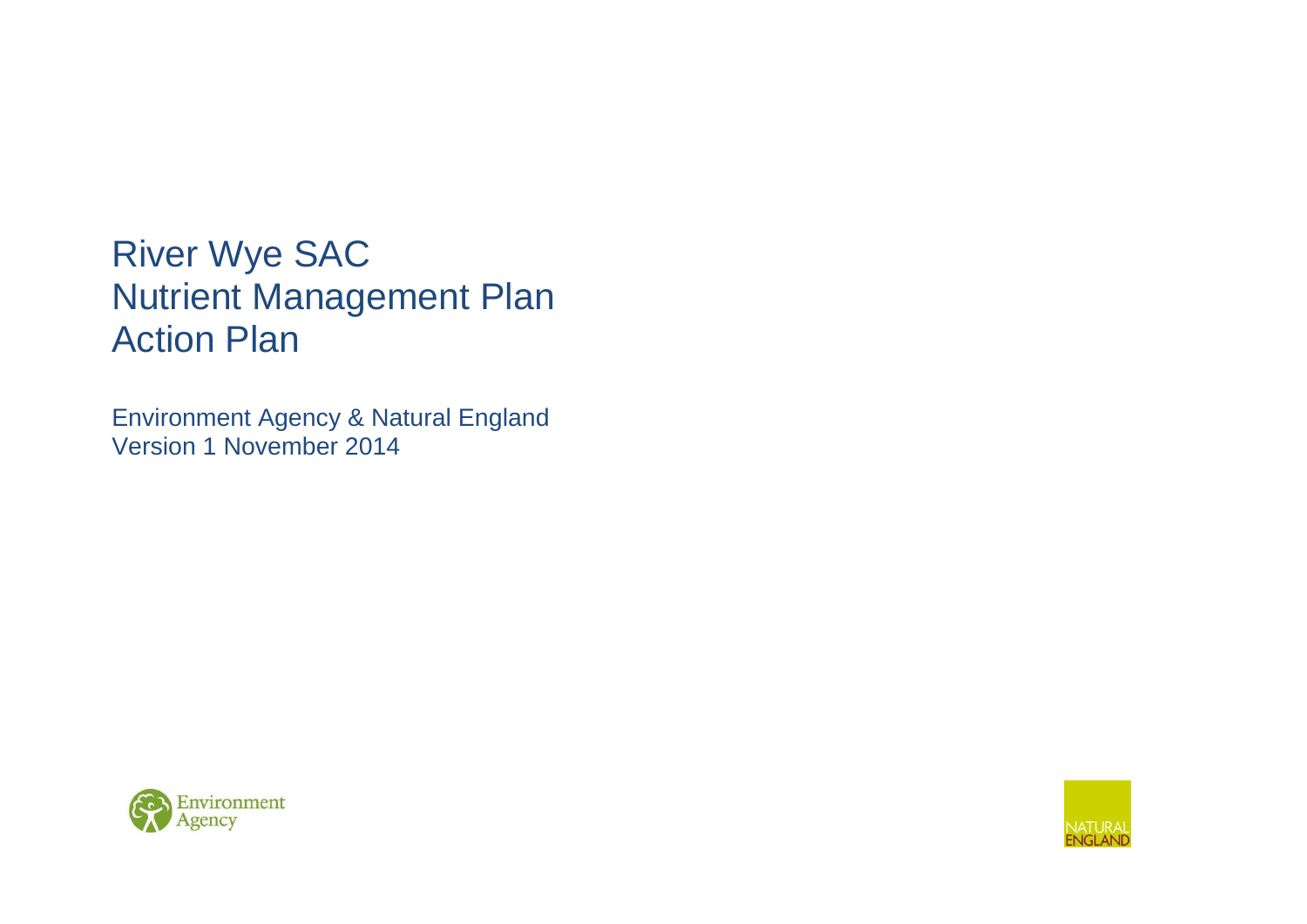#### **Introduction**

This document forms the third part of the Wye Nutrient Management Plan and as such should be read in conjunction with the Evidence Base and Options Appraisal.

The Nutrient Management Plan (NMP) is designed to enable the desired economic growth in Herefordshire whilst achieving and maintaining Favourable Condition Status for the River Wye SAC, and as such this document is intended to support and be read in conjunction with the Core Strategy for Herefordshire. This plan describes the actions necessary, outside of the planning regime, to allow development in the catchment. The plan is designed to support and assist planning and development considerations but is not designed to reiterate or replace the development of planning policy nor does it duplicate the decision making process associated with developments. Necessary planning policies, to further and support the NMP, will be found within the Core Strategy and associated documents rather than within the NMP.

The development and delivery of the plans objectives will be managed via the Catchment Based Approach (CABA) with oversight from a Nutrient Management Board that holds overall responsibility for the delivery of the plan. Delivery and Engagement at a local scale will be managed by a Nutrient Management Group that is a subsidiary of the larger catchment management group.



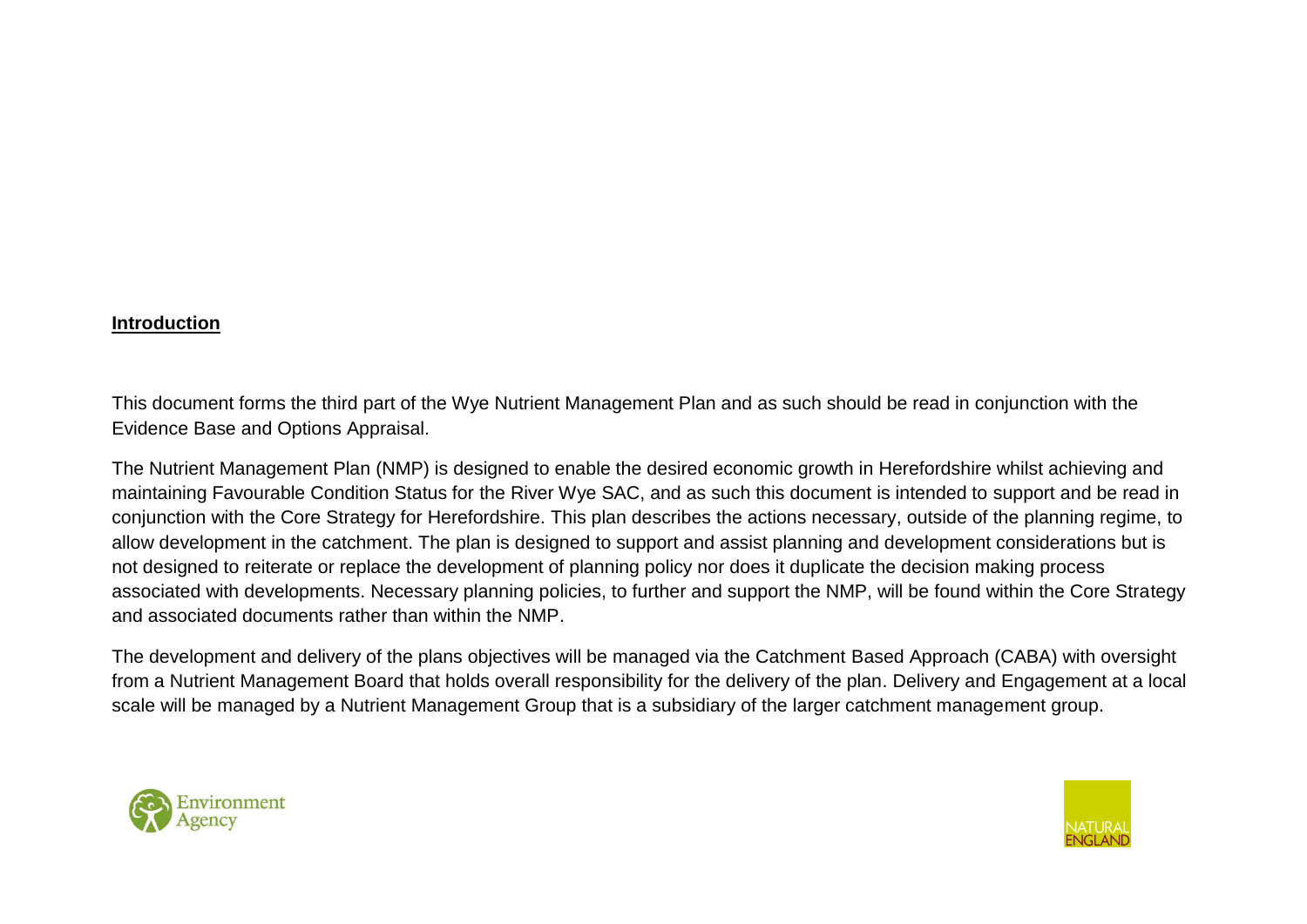The plan will be iterative in nature and go through a series of developments in response to changes within the catchment. The first cycle sets in place:

- The monitoring and surveillance program.
- The management and engagement strategy.
- Actions to further refine the model that underpins the plan.
- Some real reductions in phosphate in the short term.



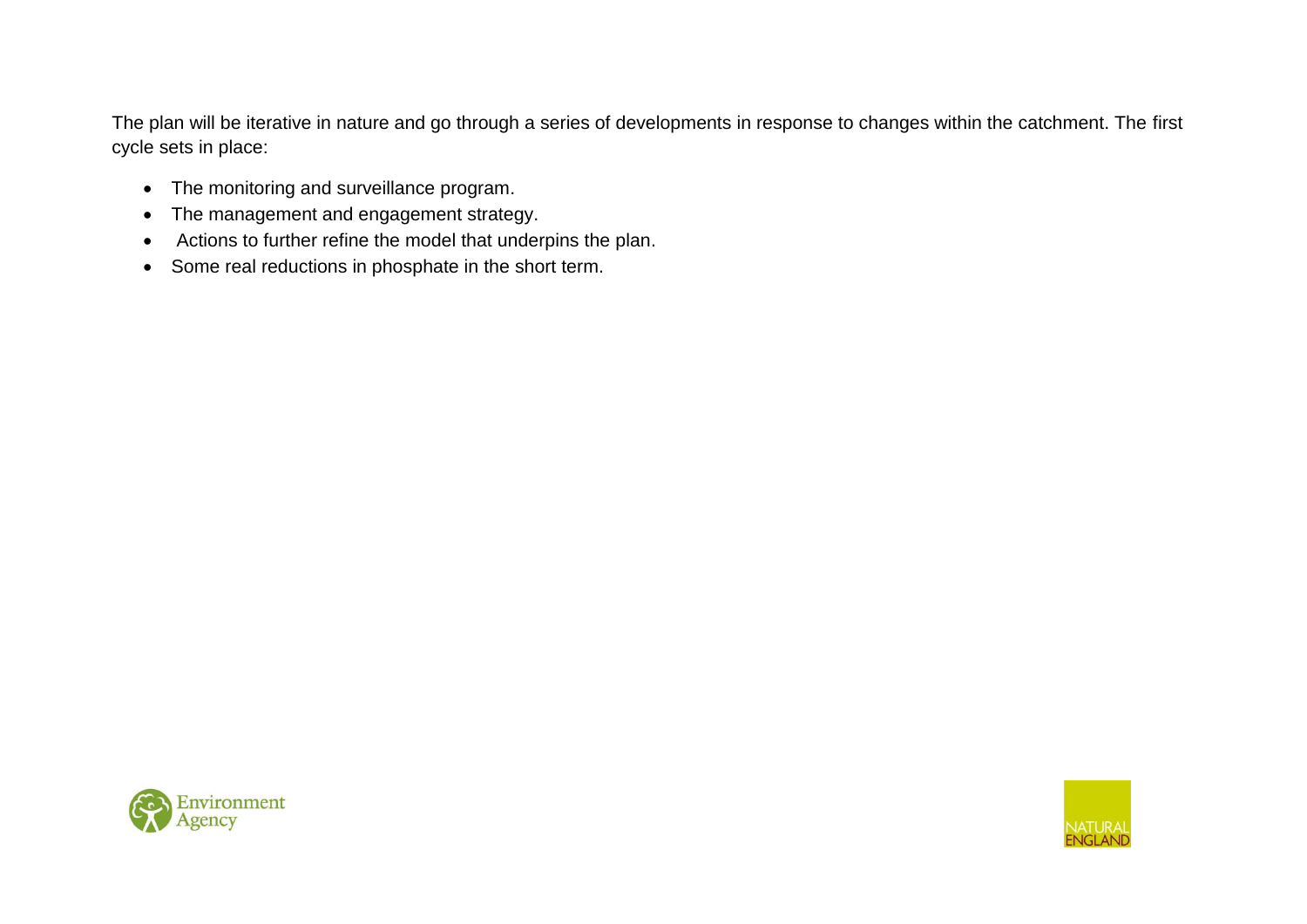



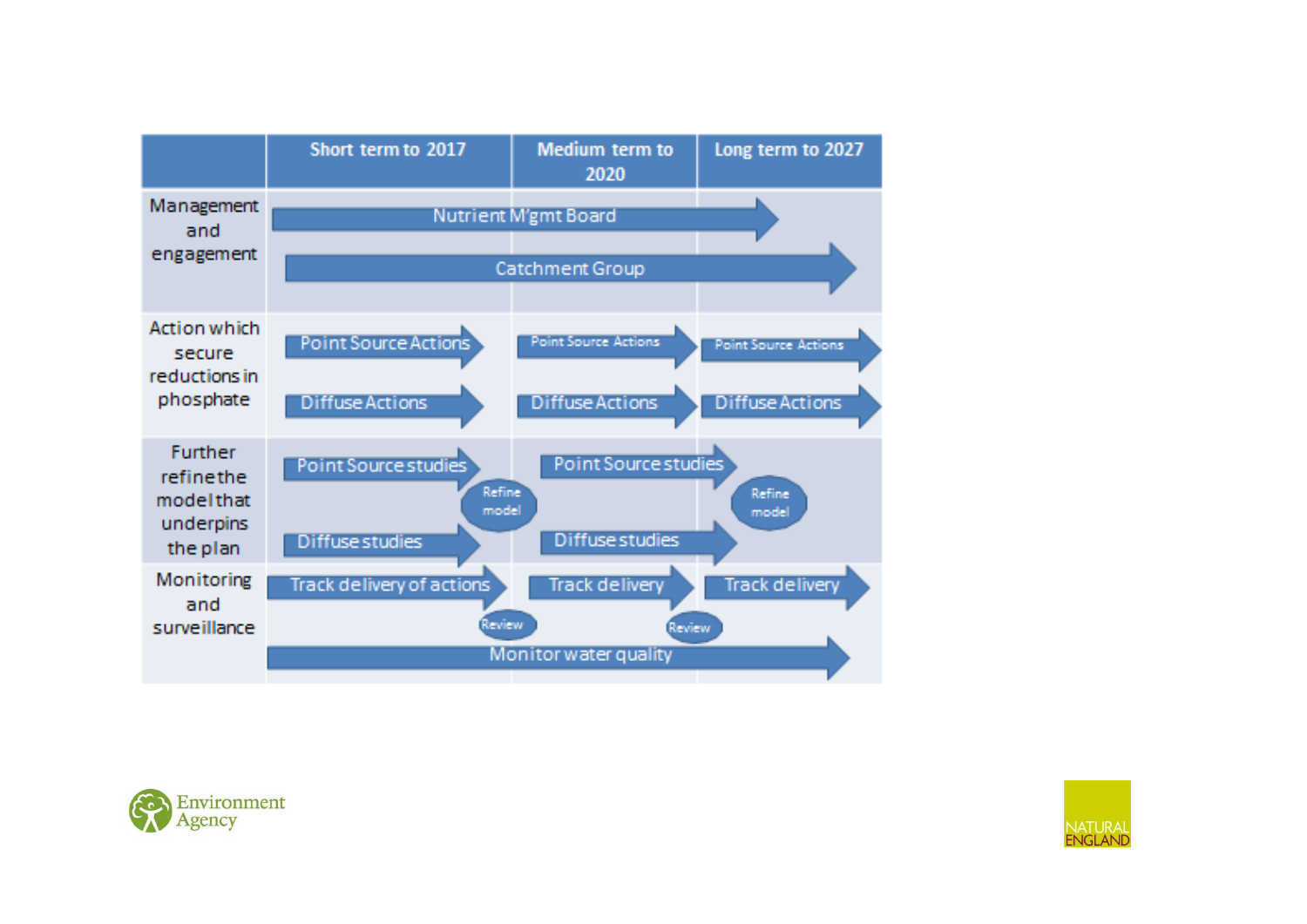#### **Sources and Apportionment**

The actions prescribed by this plan are based on the data and modelling carried out in parts 1 & 2 of the plan, therefore in order to understand the action plan properly it must be read in conjunction with the evidence base and options appraisal sections of the plan. Action will be required by the water industry to reduce load of phosphorus in existing discharges of sewage together with action by the agricultural sector to reduce diffuse inputs of phosphorus resulting from run-off from the land.

The starting point for assessing the necessary action required is to establish what are the proportional reductions in line with each sector's contribution to the overall load of a pollutant. This is in line with Government's general policy principle that the 'polluter pays'. However, this is not an absolute requirement and variation from it may sometimes be necessary depending on local circumstances and subject to the agreement of affected parties.

# **Diffuse**

The vast majority of the diffuse phosphate load to the catchment arises from agriculture. The short term ambition for managing agriculture's contribution is to increase the uptake of targeted measures and advice to address land use and encourage appropriate mitigation options, funded (where appropriate) through agri-environment schemes and primarily reliant on voluntary uptake (extreme cases will be dealt with by enforcement/notice powers where appropriate). If these advice led voluntary and incentivised approaches do not deliver the reductions required by agriculture, it may be necessary to seek formal restrictive measures through appropriate existing mechanisms.

#### **Point Source**

The vast majority of the point source phosphorus load arises from water company consented discharges.



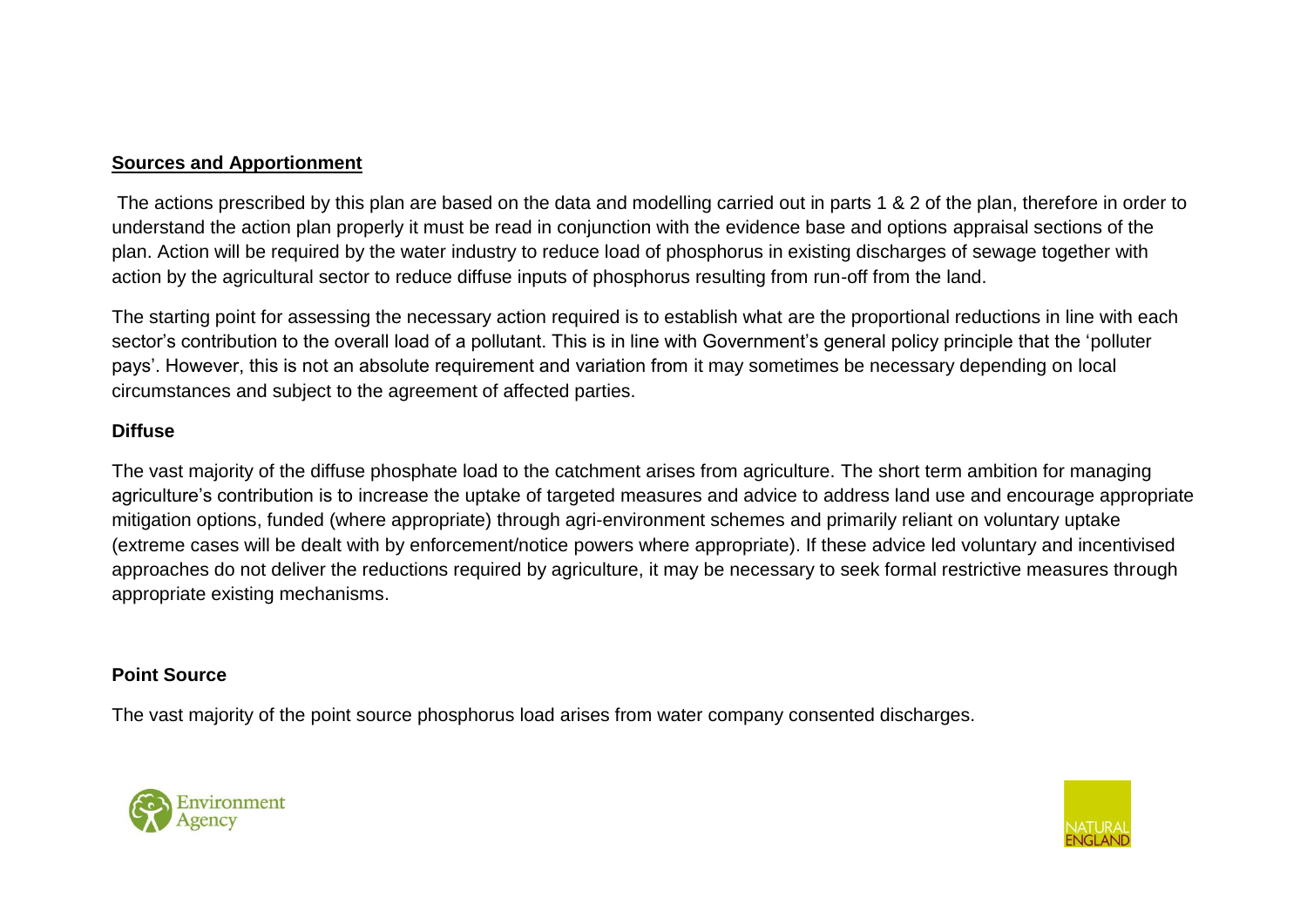Studies to investigate the effectiveness and practicalities of phosphate reduction, and other load reducing measures, at sewage treatment plants or in their sewerage catchments will be carried out over the next 5 years and the results of these will be used to help inform the suite of measures applicable to reduce the Water Company contribution. In the short term the water companies will review their current operational models to identify any opportunity to reduce phosphate loads.

## **Oversight and Engagement.**

The Wye catchment management partnership jointly hosted by the Wye and Usk Foundation and Natural Resources Wales will be the overall delivery mechanism for the Nutrient Management Plan. This partnership is mature and has developed strong partnerships within the catchment. The major stakeholders are well represented and engaged with the group. This will also ensure that the NMP is affiliated with the wider catchment objectives described by the Water framework Directive and the River Basin Management Plan and that multi-benefit measures are maximised to achieve the objectives of both plans with the minimum of duplication and burden.

Affiliated to the partnership the Nutrient Management Plan Stakeholder group has been set up tasked with enabling delivery on the ground and engaging with the communities affected by the actions in the plan. This group is chaired by the Bulmer Foundation and the membership is open to all interested parties.

Rather than a blanket one size fits all approach to diffuse measures the development of the action plan is intended to be a bottom up process, engaging with the farming community to improve understanding of the challenges of delivering actions from the plan as well as helping to produce a catchment specific set of achievable realistic actions to tackle agricultural diffuse pollution.

To ensure that progress of the plan is monitored and momentum of delivery is maintained a specific Nutrient Management Board has been set up comprising of Herefordshire and Powys Councils, Dwr Cymru/Welsh Water (DCWW), The Environment Agency, Natural England, Natural Resources Wales (NRW), CABA (WUF), National Farmers Union (NFU), the Country Land and Business



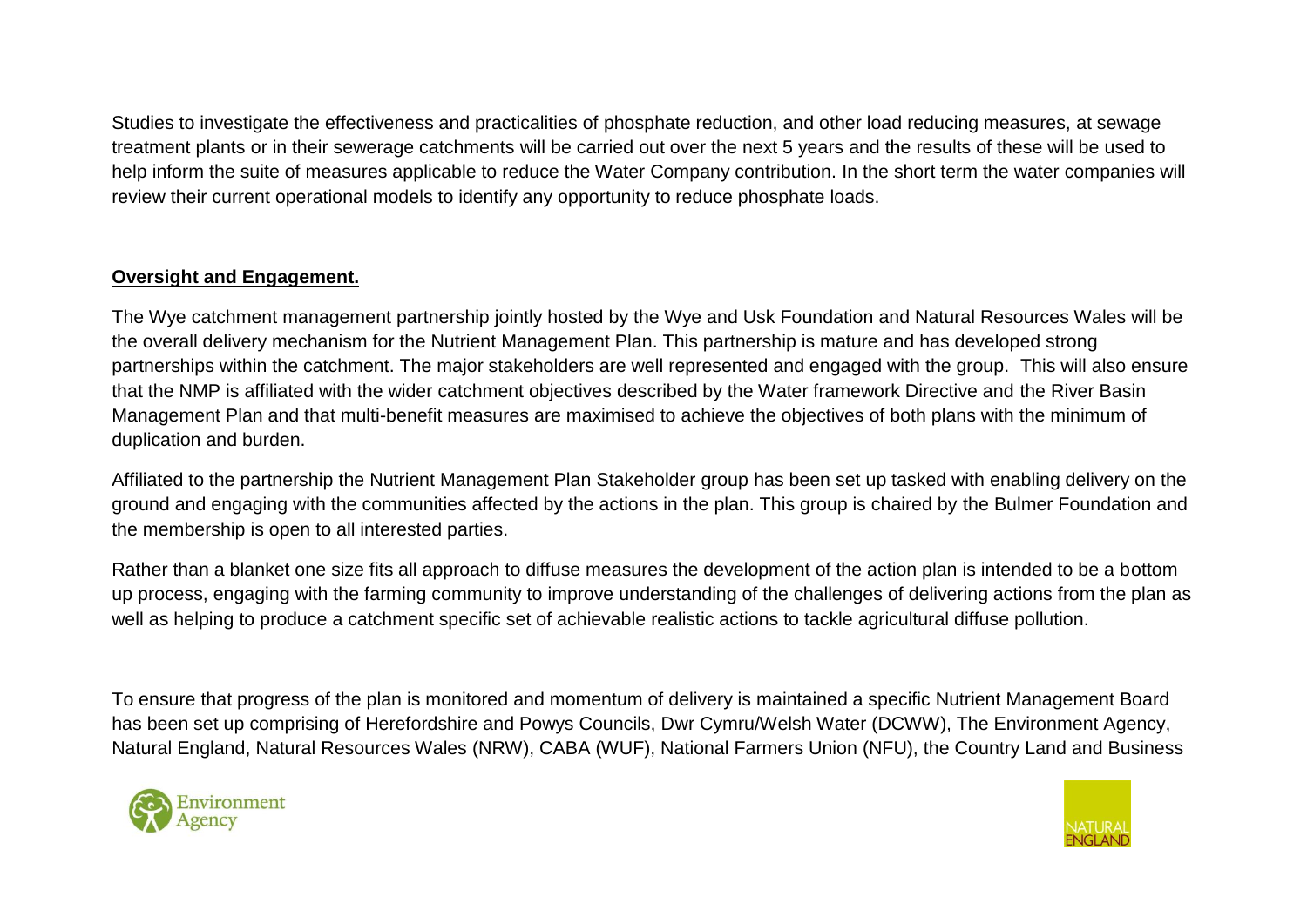Association (CLA). The board will be chaired on a rotation amongst the members. Currently the chair is held by a Herefordshire Council Cabinet Member. The board's purpose is to focus specifically on nutrient management within the Wye catchment and enable the different sectors to develop the necessary strategies to secure delivery; ultimately the board takes overall responsibility for delivery of the plan with the Environment Agency and Natural England taking a lead role...

During the development of the plan the Environment Agency and Natural England have worked closely with our partners in the NFU CLA NRW and DCWW and all of these bodies have committed to supporting the Nutrient Management Plan and to working closely with EA and NE to aid in the development of the action plan and with the wider catchment based group to help in delivering the measures. The approach outlined above builds on and develops these existing relationships.

## **Monitoring**

In addition to its existing programme and that of the  $3<sup>rd</sup>$  sector, The Environment Agency has put in place a water quality sampling programme specifically to monitor the phosphate levels within the SAC at the 3 points of interest, the River Wye at Carrots Pool and Holme Lacy Bridge and the River Lugg at Mordiford Bridge. Phosphate levels will be monitored on a monthly basis and this data will be used primarily to monitor progress of the plans objectives. Additionally the data will feed into future iterations of the plan and allow an assessment of potential headroom made available as measures take effect. This sampling data will also provide the measure of compliance with the Favourable Condition Target (FCT) of the SAC.

Monitoring of the level of uptake of advice given by WUF, CSF and CFE will be undertaken to understand the effect the voluntary approach is having within the catchment; this will also include an assessment of the level of engagement and behavioural change essential to complement the chemical water quality sampling programme to assess the progress of the plan.



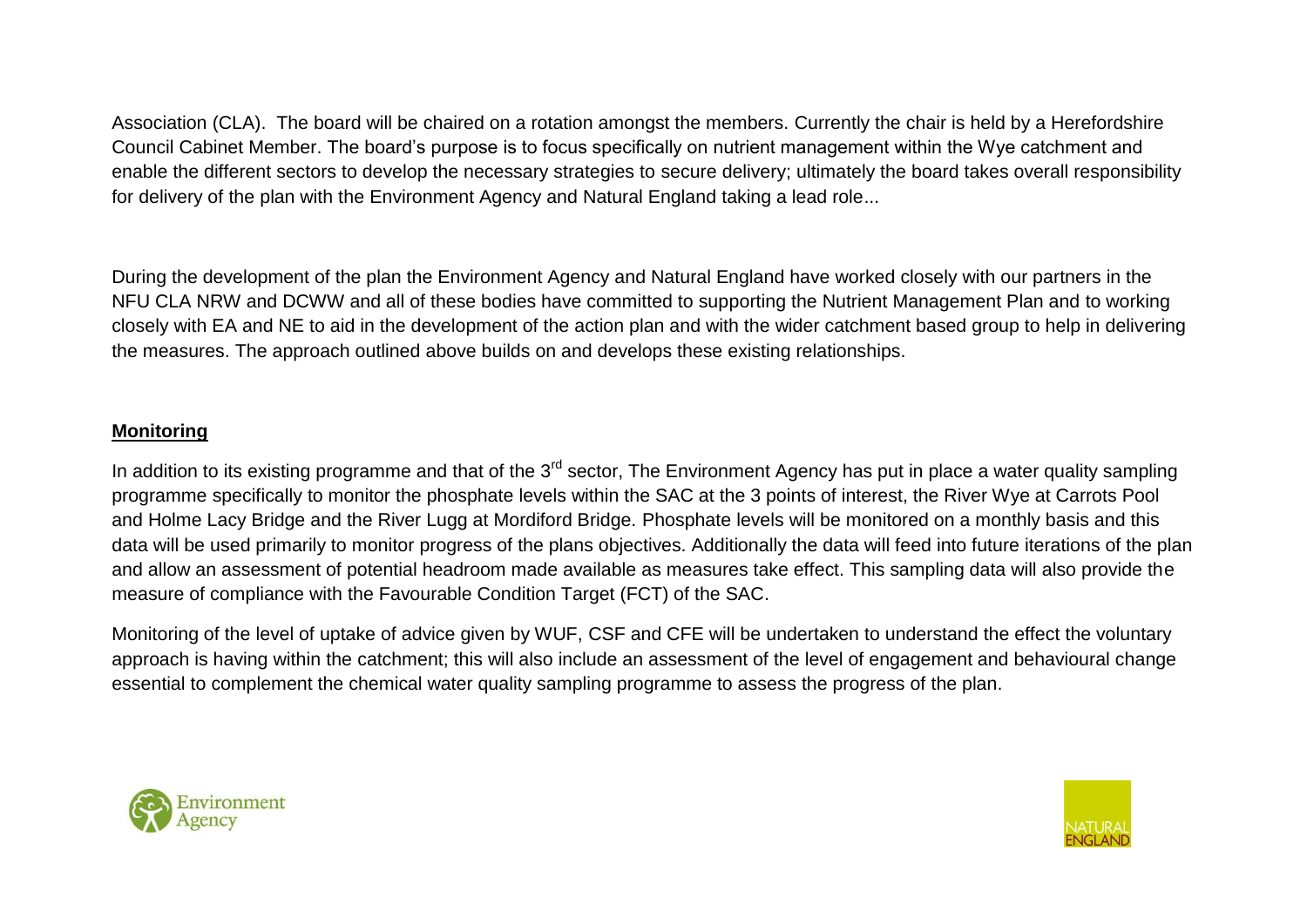#### **Iteration**

The plan will be flexible and iterative and will require re runs of the source apportionment model as things change within the catchment. There is a need for surveillance to assess the uptake of voluntary measures by the diffuse sector along with the number and location of any development. The changes to the agricultural landscape will be tracked and included in the updated model. The action plan will be revisited at each of these iterations to ensure that it reflects the changes that are happening in the catchment. This planned flexibility allows the plan to respond to both environmental and anthropogenic changes and will be able to incorporate any variation in the SAC requirements or impacts due to climate change that may occur and enables the plan to remain targeted and focused over its lifetime.

#### **Measures**

This plan promotes the measures required within the catchment to enable the economic development within Herefordshire whilst protecting the integrity of the SAC. The source apportionment study has identified two major contributors to the phosphate enrichment of the SAC and as such the measures contained within this plan will be focussed towards Water Company Sewage Treatment Works (point source) and the agricultural sector (diffuse source).

# **Point source**

Point source measures will not be restricted to "end of pipe" solutions requiring more advanced phosphate stripping at sewage treatment works, there are a number of alternatives to reduce phosphate from point sources such as removing infiltration from sewers and retro fitting suds to reduce the actual volume of effluent produced. The Environment Agency will review how its permitting process could be varied to allow a more flexible approach in the face of more technically challenging phosphate limits. Opportunities to create "headroom" through short term voluntary agreements until such time as formal changes to permits are made will be explored.



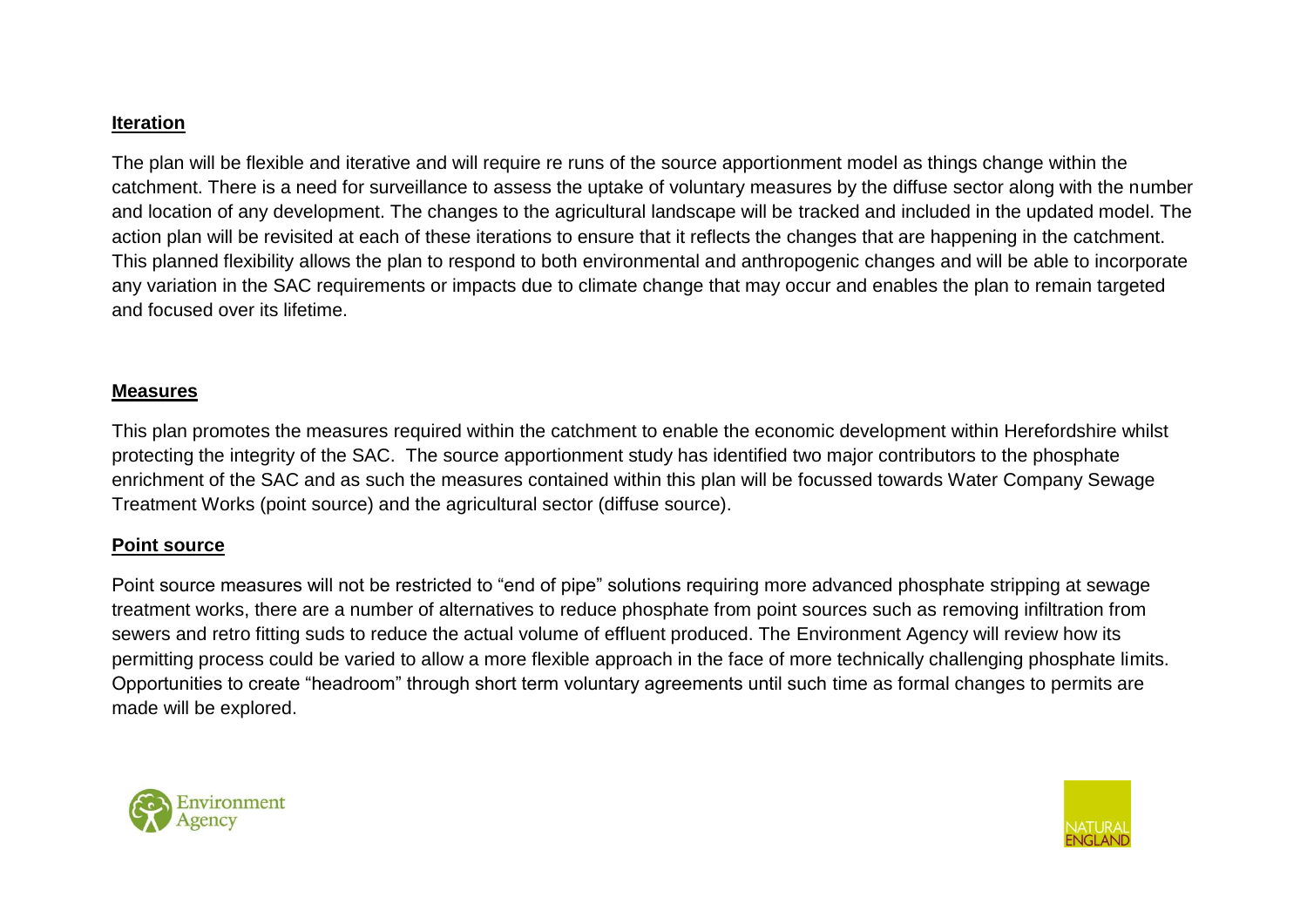The actions arising from the nutrient management plan are based on accepted tried and tested mitigation measures. However there have been some assumptions made over the potential effectiveness of improvements to phosphate stripping at sewage treatment works.

# **Point source studies**

There is currently a UK wide study being undertaken by the Water Companies to investigate the effectiveness and practicalities of advanced phosphate stripping technologies. The findings of these investigations will help to influence and inform future iterations of the plan. In addition to these studies, UKWIR are undertaking research to give more clarity to the relationship of Soluble Reactive Phosphate to total phosphate in both treated sewage effluent and in the aquatic environment. Whilst this won't drive specific actions in the plan it will help to enhance the accuracy of future source apportionment and the targeting of measures.

# **Diffuse**

Diffuse measures are intended to build on the existing regulatory framework and take a holistic approach to the problem of diffuse agricultural pollution. Providing solutions that not only reduce nutrient losses from farms but can also help to make farming in the catchment more resilient to climate change and more sustainable in the long term.

We will be promoting the voluntary uptake of integrated Soil, Water and Nutrient Management plans. The plans will bring a risk based approach to land management decisions to –

- Reduce any excess phosphate available to be lost.
- Reduce the mobility and erodibilty of soils to keep nutrients in the fields.
- Intercept the pathways to capture the unavoidable losses.

Farmers need to make an assessment of their nutrient need, with a specific focus on limiting application of phosphates to crop need taking into account soil phosphate index, and planning the timing and method of application of any fertilisers to minimise the risk of losses. Farms will also need to make an assessment of their soil structure, identifying areas at risk of erosion and fields that have compacted layers and put in place an effective management strategy to remove compaction and plant suitable crops to



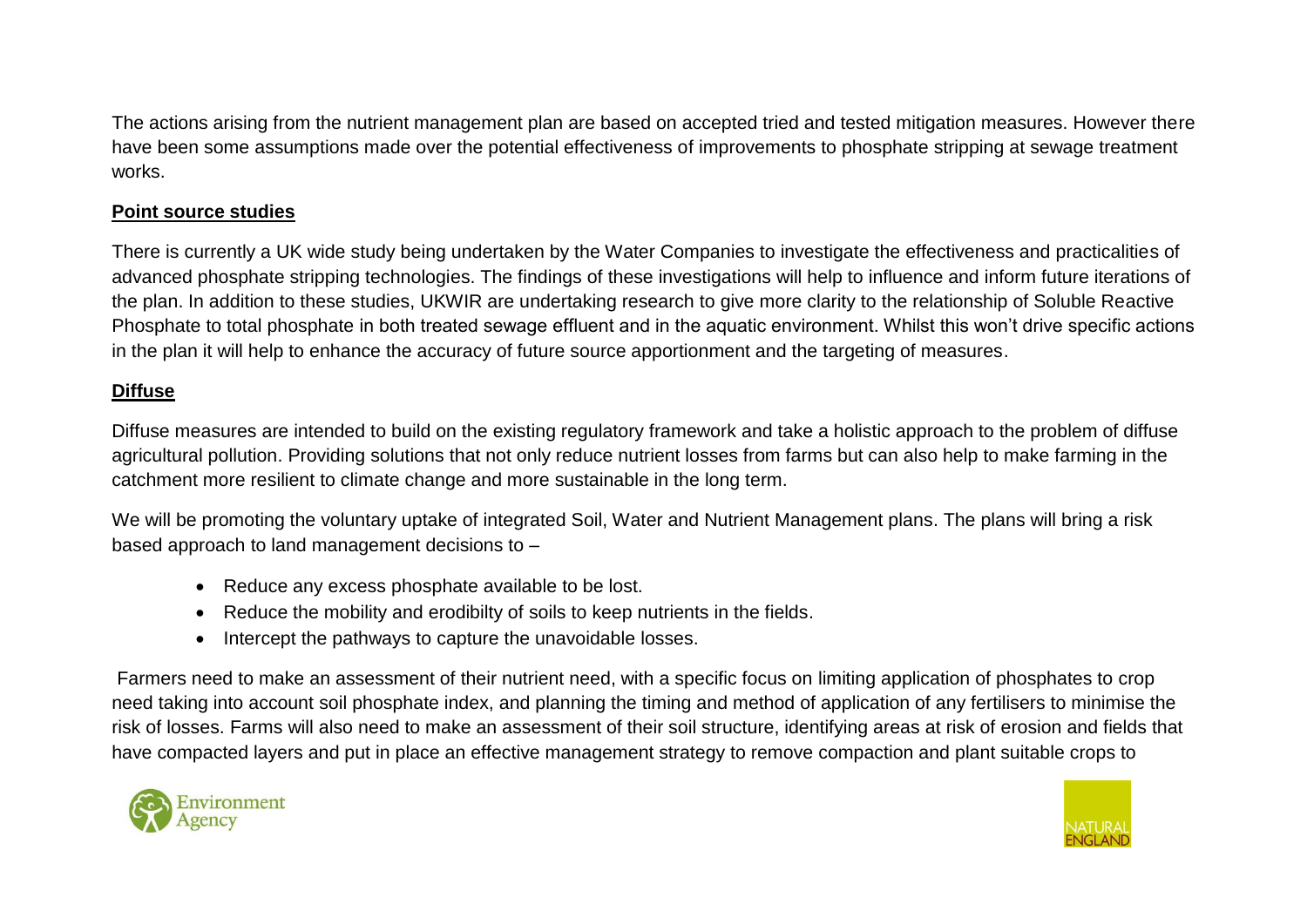reduce the erosion risk. The plans will also need to encompass a strategy to increase levels of soil organic matter to help maintain soil structure and increase its ability to retain water in the field. The interaction between soil and water needs to be managed identifying the fields that wash and areas prone to run off and managing these pathways effectively. As part of the options appraisal FARMSCOPER was used to predict possible reductions for different farming types. The top 5 most effective measures for mitigating phosphate losses from farms as predicted by FARMSCOPER are included in appendix 1 Some of these will be relevant and effective on individual farms but these measures are not intended as a blanket requirement for all farms, The intention is to develop a suite of measures that are specific to the individual farming situation and targeted at the most vulnerable areas.

# **Diffuse Studies**

In addition to national projects looking at how best to reduce diffuse pollution in a rural context Cranfield University in partnership with the Environment Agency are undertaking a research project within the catchment to assess the effectiveness of soft engineering measures to intercept and clean agricultural run-off. There are also a number of studies looking at cover crops and the effectiveness of different soil management techniques.



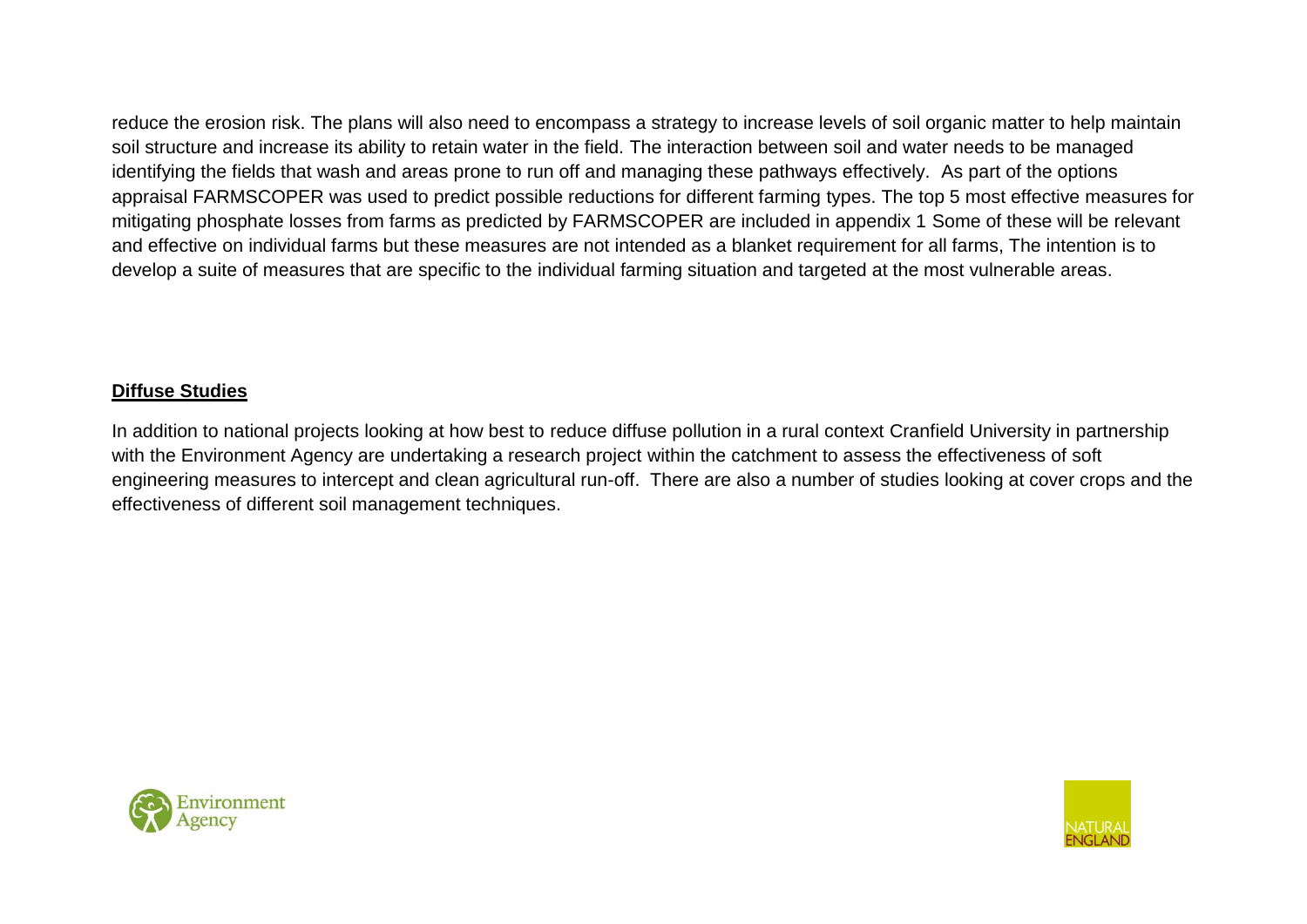# **Action Plan Measures**

| <b>Action</b>              | <b>Lead Team</b>             | <b>Start</b> | <b>Target Date</b> | <b>Outcome</b>                  | <b>Potential to</b>        |
|----------------------------|------------------------------|--------------|--------------------|---------------------------------|----------------------------|
|                            |                              | <b>Date</b>  |                    |                                 | <b>Reduce</b>              |
|                            |                              |              |                    |                                 | <b>Phosphate</b>           |
|                            |                              |              |                    |                                 |                            |
| Set up and maintain        | <b>Herefordshire Council</b> | 2014         | Nutrient<br>The    | The Nutrient Management         | <b>Monitor</b><br>activity |
| <b>Nutrient Management</b> |                              |              | management         | board ensures the Plan gets     | within<br>the              |
| Board to meet every 6      |                              |              | board<br>will      | strategic oversight throughout  | catchment<br>to            |
| months                     |                              |              | remain in place    | its delivery. The board also    | maintain<br>the            |
|                            |                              |              | for the duration   | ensures and the involvement     | flexibility of the         |
|                            |                              |              | the<br>οf<br>plan  | and commitment of the key       | plan and ensure            |
|                            |                              |              | (2027)             | stakeholders in the catchment   | success of the             |
|                            |                              |              |                    |                                 | actions.                   |
| <b>Maintain NMP</b>        | <b>Bulmer Foundation</b>     | 2014         | 2027               | Affected groups are engaged at  | Enables                    |
| Stakeholder group on       |                              |              |                    | the local level , the actions   | interactions with          |
| behalf of CABA             |                              |              |                    | within the plan are             | affected<br>the            |
|                            |                              |              |                    | disseminated, future iterations | to allow<br>groups         |
|                            |                              |              |                    | of the plan are based on        | actions to take            |
|                            |                              |              |                    | feedback from local input       | place                      |
| Maintain water quality     | EA                           | 2014         | 2027               | Robust data is available to     | This is used to            |
| surveillance monitoring    |                              |              |                    | measure success of actions in   | effectively target         |



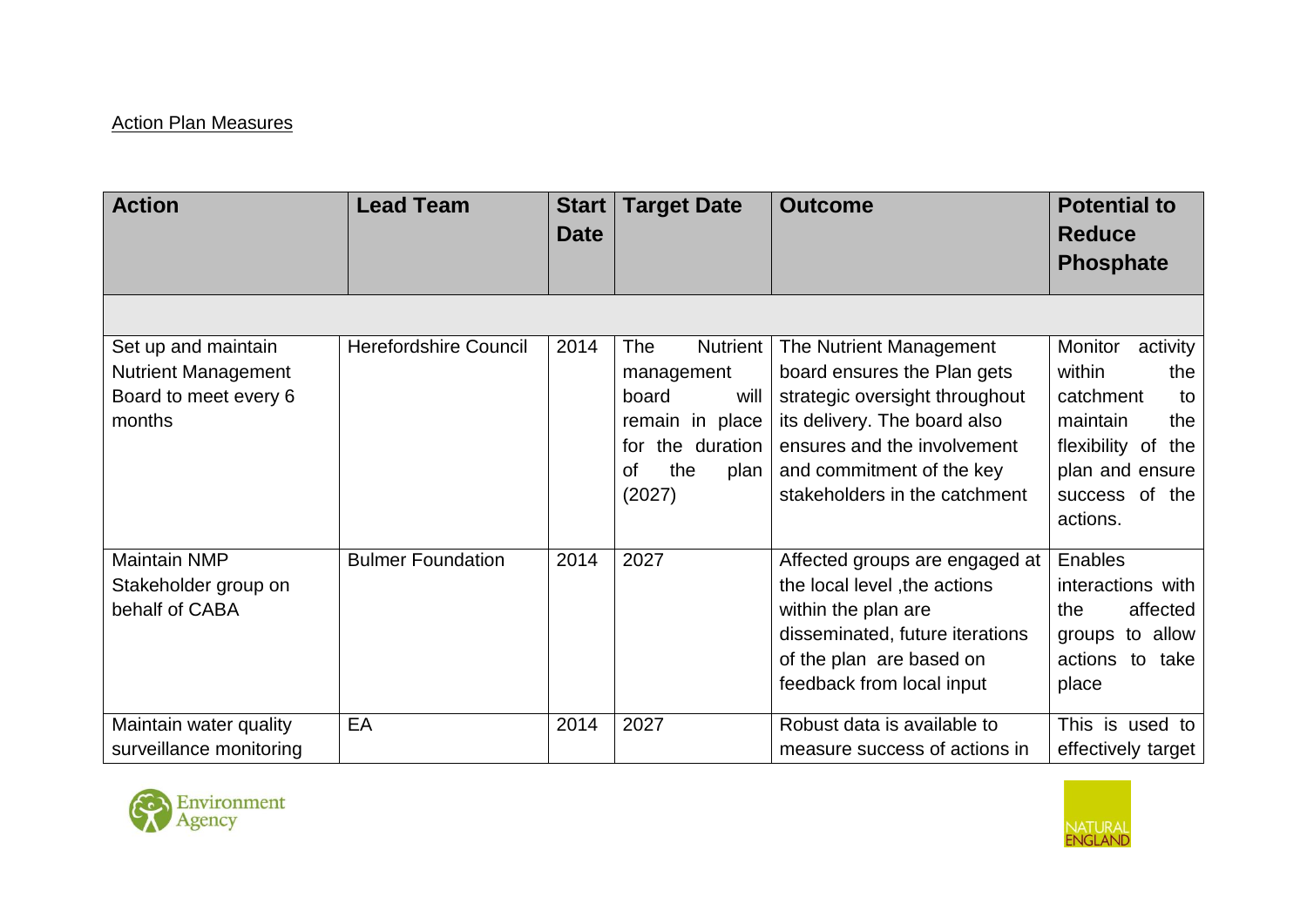| program                                                                                                                       |                                                 |      |                                                                                                                    | the catchment                                                                                                                                                          | measures<br>and<br>prioritise actions                                                                                                                                                                                    |
|-------------------------------------------------------------------------------------------------------------------------------|-------------------------------------------------|------|--------------------------------------------------------------------------------------------------------------------|------------------------------------------------------------------------------------------------------------------------------------------------------------------------|--------------------------------------------------------------------------------------------------------------------------------------------------------------------------------------------------------------------------|
| Monitor delivery of Plan<br>Provide annual review of<br>water quality data                                                    | <b>CABA/Nutrient</b><br><b>Management Board</b> | 2014 | 2027                                                                                                               | Actions are re-prioritised and<br>further actions added. There is<br>ongoing monitoring of<br>environmental response.                                                  | <b>Monitor</b><br>and<br>drive the actions<br>within the Plan<br>ensure<br>to<br>continuous<br>reduction in P<br>throughout<br>the<br>catchment<br>to<br>achieve<br>the<br>Conservation<br>Objective<br>for<br>phosphate |
| Review and modify Plan<br>as new evidence, issues<br>and opportunities are<br>identified on behalf of the<br><b>NMP Board</b> | NE, EA                                          | 2014 | The plan will be<br>comprehensively<br>reviewed every<br>4 years to 2027<br>with<br>the<br>first<br>review in 2017 | The iterative nature of the plan<br>will require regular review and<br>model re runs to keep it current<br>and specific to the catchment<br>as it responds to actions. | Regularly<br>the<br>assess<br>effectiveness of<br>measures within<br>catchment<br>the<br>ensure<br>to<br>compliance                                                                                                      |
| <b>Point Sources</b>                                                                                                          |                                                 |      |                                                                                                                    |                                                                                                                                                                        |                                                                                                                                                                                                                          |
| Extension<br><b>Seek</b><br>of<br>Memorandum<br>οf                                                                            | <b>DCWW</b><br>Herefordshire                    | 2014 | 2020                                                                                                               | Phosphate stripping at Eign and<br>Rotherwas Sewage treatment                                                                                                          | Protects<br>the<br>current                                                                                                                                                                                               |



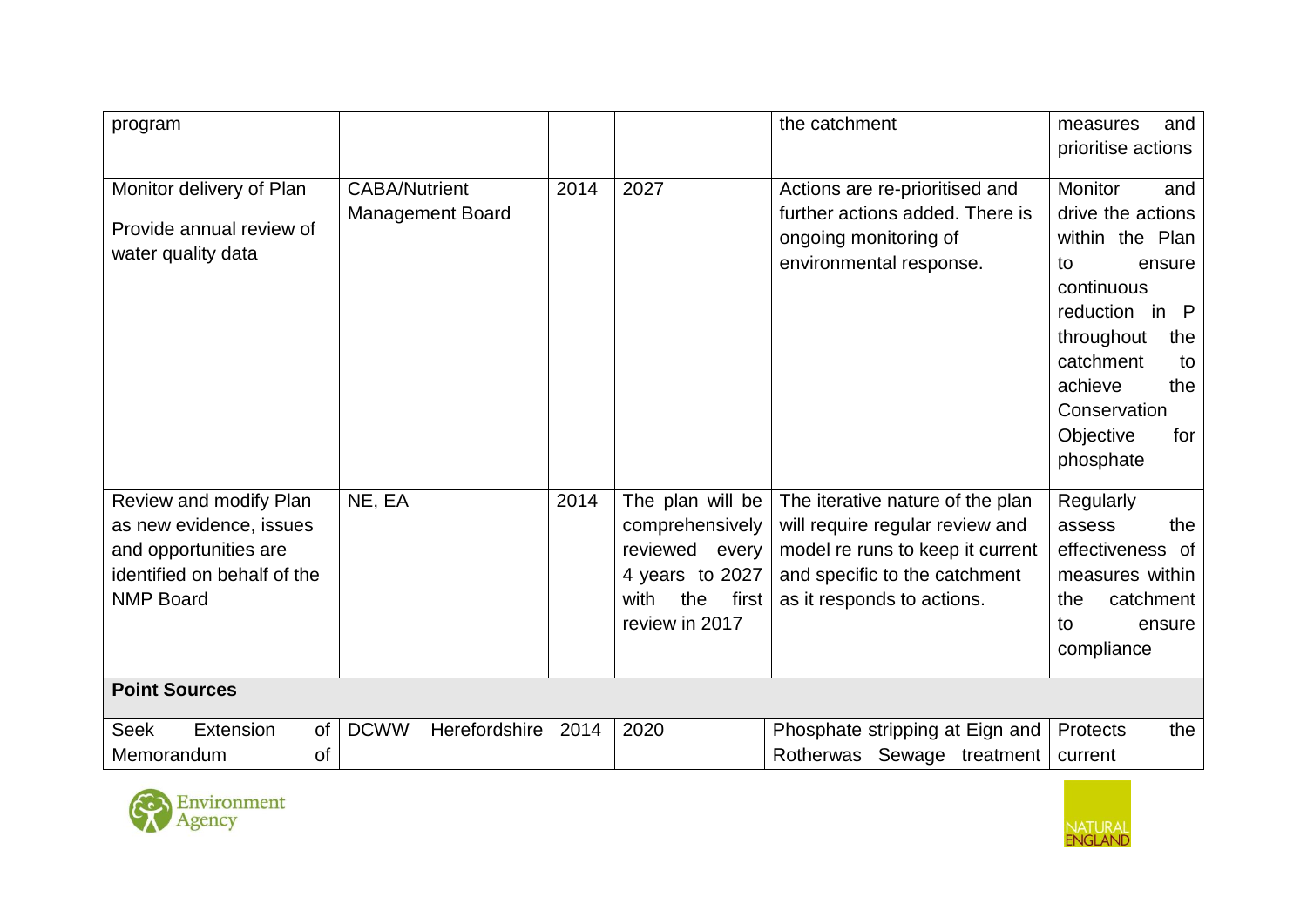| Understanding<br>between<br><b>DCWW</b> and Herefordshire<br>Council                                         | Council     |      |      | works is maintained<br>through<br>local agreement.                                                                                                                                                                                                | complaint status<br>of the Wye SAC<br>d/s of Hereford                                                                                                                       |
|--------------------------------------------------------------------------------------------------------------|-------------|------|------|---------------------------------------------------------------------------------------------------------------------------------------------------------------------------------------------------------------------------------------------------|-----------------------------------------------------------------------------------------------------------------------------------------------------------------------------|
| effects<br>Investigate<br>of<br>preventing<br>infiltration<br>to<br>the Herefordshire Sewer<br>network AMP 6 | <b>DCWW</b> | 2015 | 2020 | Feasibility study to investigate<br>the practicality and effect of<br>preventing<br>groundwater<br>infiltration into the sewer                                                                                                                    | Potential<br>to<br>significantly<br>reduce<br>the<br>effluent volume<br>from the Eign<br>and Rotherwas<br>works<br>consequently<br>reducing<br>phosphorous<br>contribution. |
| Review permitting process<br>Water<br>for<br>company<br>discharge permits                                    | EA          | 2017 |      | Review<br>the<br>in which<br>way<br>compliance<br>is assessed for<br>phosphate<br>limits<br>water<br>on<br>discharges<br>company<br><sub>in</sub><br>technical<br>to<br>response<br>challenges<br>of<br>meeting<br>significantly tightened limits | Provides<br>comfort to the<br>water<br>companies over<br>headroom in P<br>limits                                                                                            |



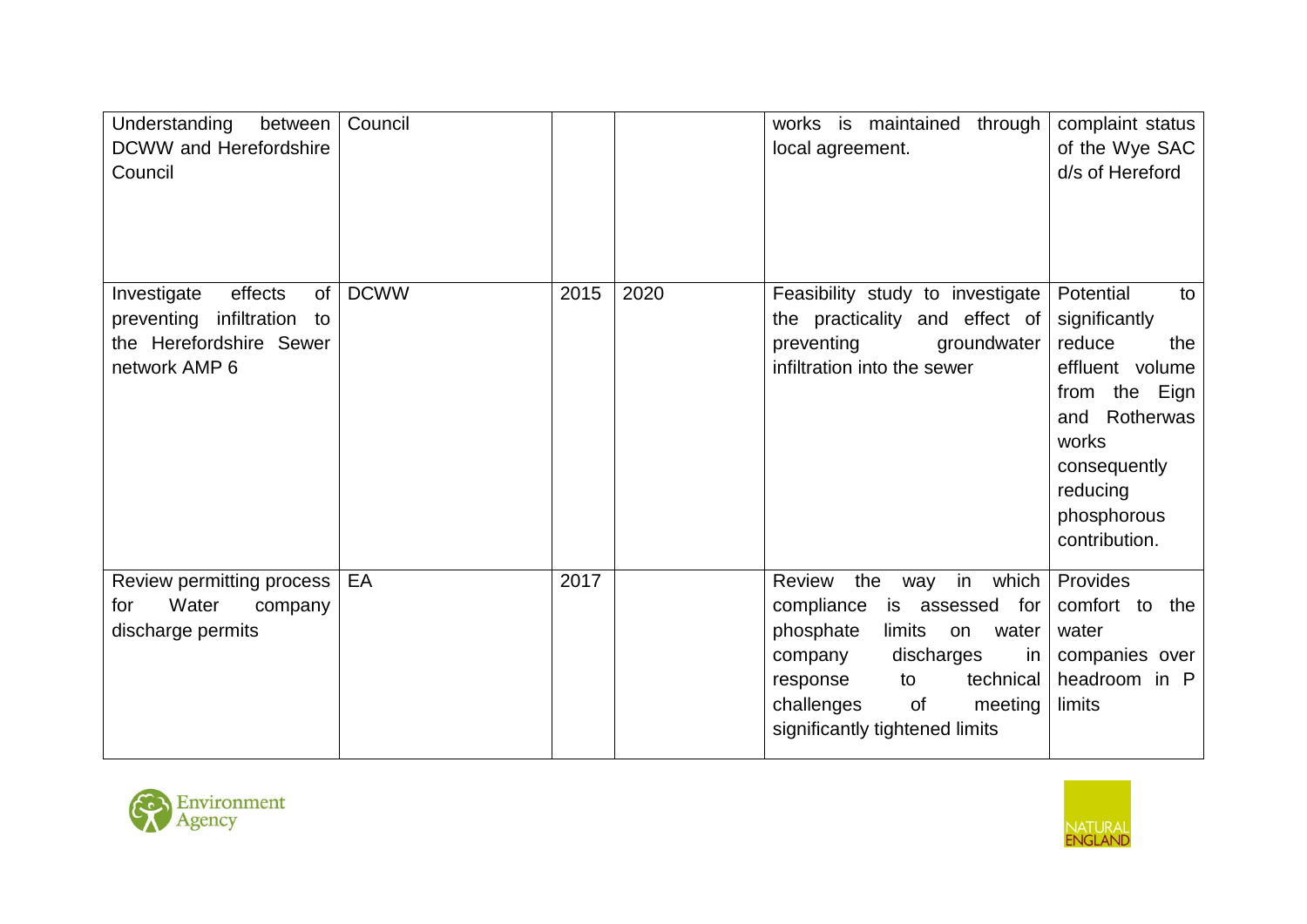| Retrofit<br>SuDS feasibility<br>study                                                    | Herefordshire<br>EA,<br>Council, DCWW | 2015 | 2015 | Identify key areas of industrial,<br>commercial and residential land<br>and associated highways that<br>would<br>be<br>appropriate<br>for<br>sustainable drainage systems.                                                               | Reduction<br>in<br>phosphate<br>reaching river                                                |
|------------------------------------------------------------------------------------------|---------------------------------------|------|------|------------------------------------------------------------------------------------------------------------------------------------------------------------------------------------------------------------------------------------------|-----------------------------------------------------------------------------------------------|
| of<br>suite<br>Develop<br>a<br>schemes<br>submission<br>for<br>to AMP7                   | <b>EA NE DCWW NRW</b>                 | 2015 | 2017 | Point source contributions to the<br>phosphate loads in the SAC are<br>addressed through a suite of<br>measures in conjunction with<br><b>Welsh Water</b>                                                                                | Will significantly<br>reduce levels of<br>phosphates<br>in.<br>the SAC                        |
| <b>Diffuse Sources / Agriculture</b>                                                     |                                       |      |      |                                                                                                                                                                                                                                          |                                                                                               |
| Promote the development<br>of Integrated Soil, Water<br>and Nutrient management<br>plans | <b>NMP</b><br>Stakeholder<br>Group    | 2014 | 2019 | Reduction of excess nutrients<br>and breaking pathways through<br>voluntary uptake of whole farm<br>plans. Specific actions required<br>from the agricultural sector are<br>developed through engagement<br>with the agricultural sector | Potential<br>to<br>reduce<br>the<br>amount of field<br>run off entering<br>watercourses       |
| <b>Identifying</b><br>tackling<br>and<br>poor practice leading to<br>pollution           | EA, NE, NRW                           | 2014 | 2027 | the Water quality improves and<br>the baseline level of regulatory<br>compliance within the<br>catchment is improved through<br>use of existing regulatory<br>powers to address pollution<br>incidents                                   | This will reduce<br>the number of<br>pollution<br>incidents<br>impacting on the<br><b>SAC</b> |



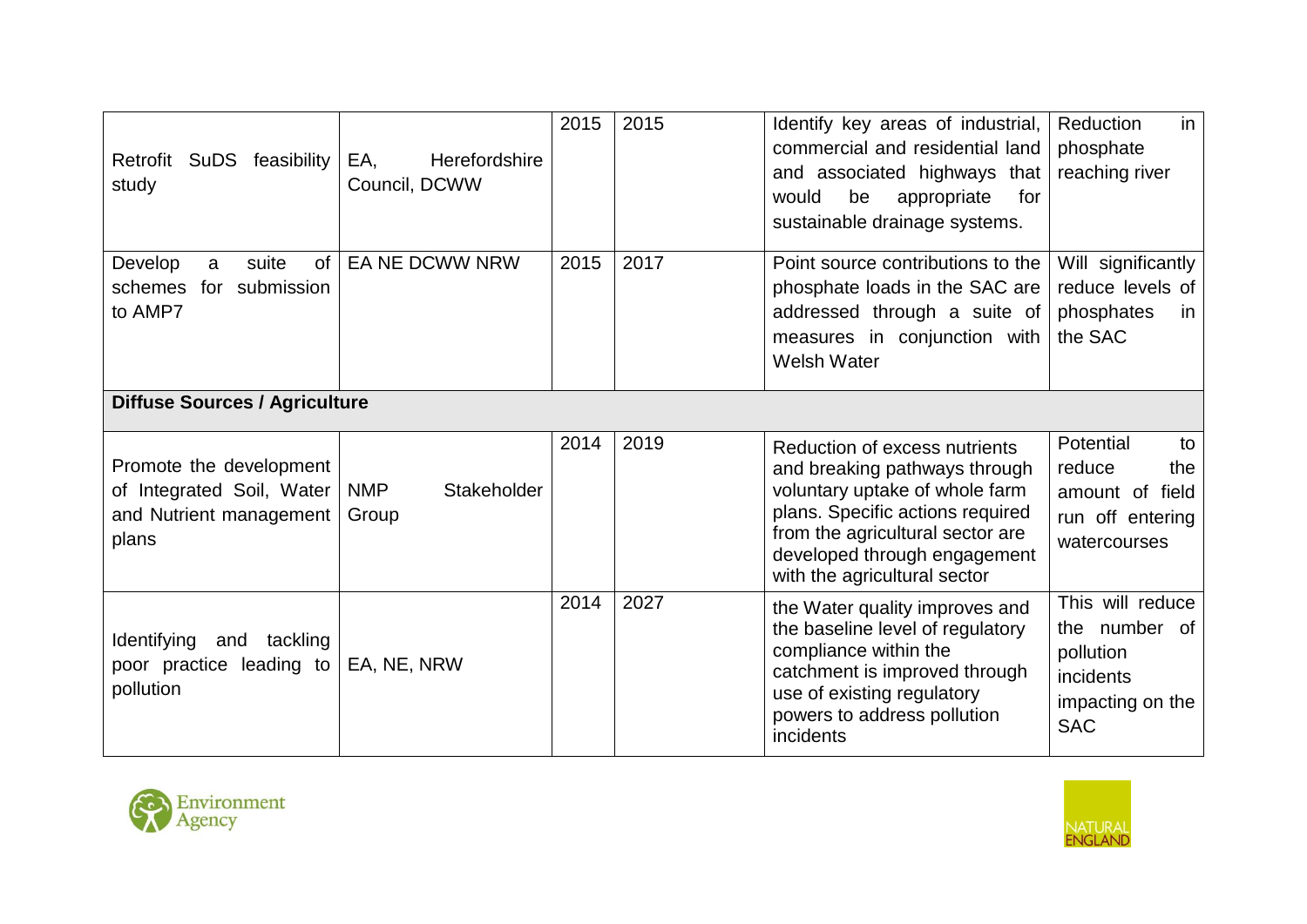| <b>Community Engagement</b>                         | <b>NMP</b><br>Stakeholder<br>Group | 2015 | 2017 | The general public's<br>appreciation of soils and<br>awareness of soil pollution and<br>how to prevent it improves.<br>Increasing the value people<br>place on soil as a natural<br>resource and celebrating the<br>natural environment of<br>Herefordshire | Reducing<br>the<br>number of<br>soil<br>related pollution<br>incidents                                                                                              |
|-----------------------------------------------------|------------------------------------|------|------|-------------------------------------------------------------------------------------------------------------------------------------------------------------------------------------------------------------------------------------------------------------|---------------------------------------------------------------------------------------------------------------------------------------------------------------------|
| Support Woodlands<br>for<br>Water project           | <b>NMP</b><br>Stakeholder<br>Group | 2015 | 2019 | Assist in developing the<br>Woodlands for Water project<br>within the Wye Catchment                                                                                                                                                                         | in<br><b>Reduction</b><br>diffuse<br>phosphate<br>pollution                                                                                                         |
| Actively promote Winter<br>storage reservoirs       | <b>NMP</b><br>Stakeholder<br>Group | 2014 | 2027 | Encourage the use of winter<br>storage reservoirs within the<br>horticultural sector                                                                                                                                                                        | Potential<br>to<br>reduce<br>the<br>amount of field<br>run off entering<br>watercourses,<br>and<br>increase<br>flows<br>through<br>reduced<br>summer<br>abstraction |
| of<br>Promote<br>the uptake<br>rainwater harvesting | <b>NMP</b><br>Stakeholder<br>Group | 2014 | 2027 | Encourage the use of rainwater<br>harvesting particularly on poly-<br>tunnels                                                                                                                                                                               | Potential<br>to<br>reduce<br>the<br>amount of field                                                                                                                 |



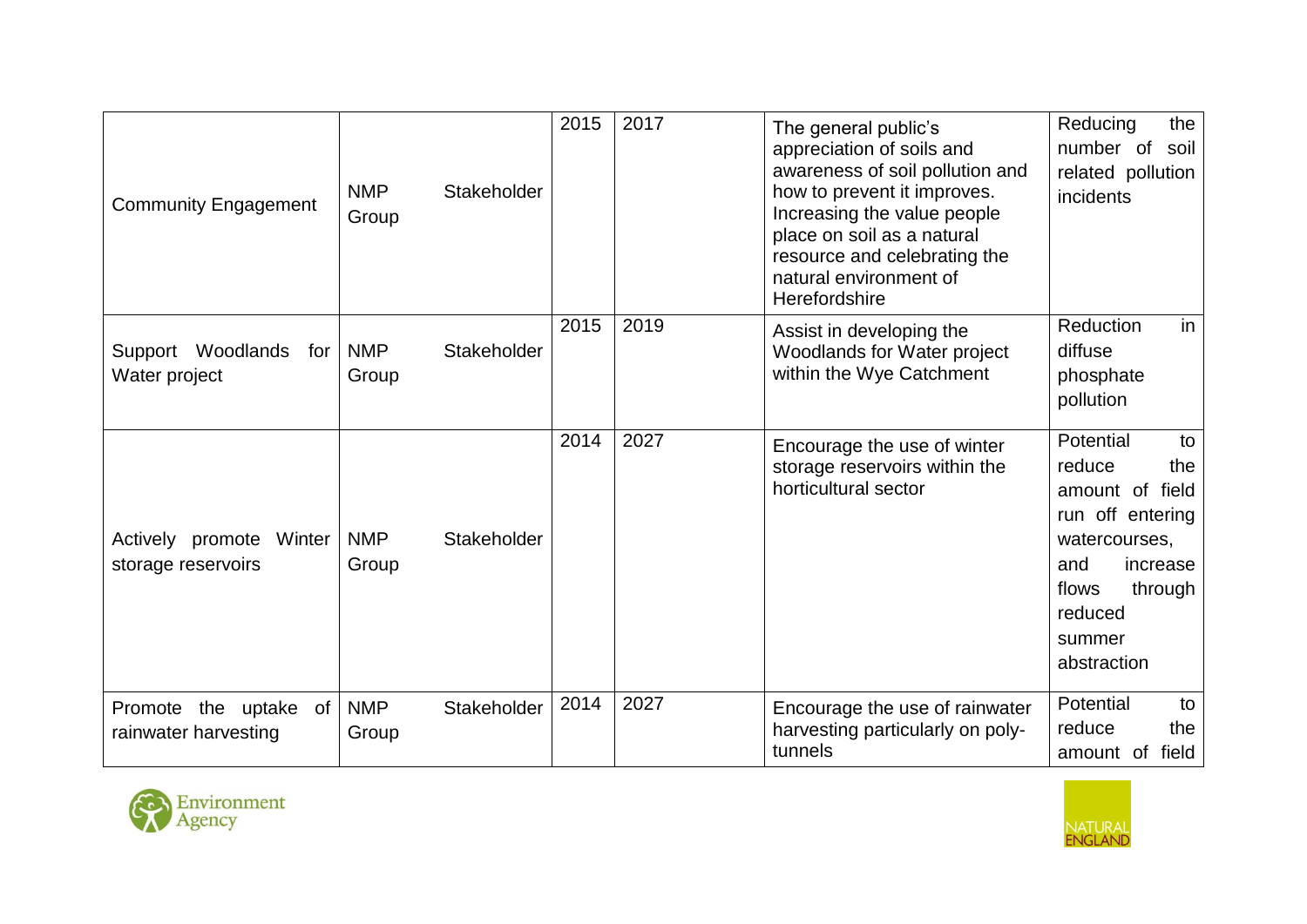|                                                         |                                         |      |      |                                                                                                                                                     | run off entering<br>watercourses<br>and<br>increase<br>flows<br>through<br>reduced<br>summer<br>abstraction |
|---------------------------------------------------------|-----------------------------------------|------|------|-----------------------------------------------------------------------------------------------------------------------------------------------------|-------------------------------------------------------------------------------------------------------------|
| Promote SuDS for new<br>existing<br>and<br>developments | Herefordshire<br>Council<br><b>DCWW</b> | 2015 | 2027 | Identify opportunities to remove<br>clean water entering the<br>sewerage networks thereby<br>reducing the volume of effluent<br>requiring treatment | <b>Reduces</b><br>the<br>volume<br><b>of</b><br>sewage effluent<br>discharged.                              |
| Pathway identification                                  | EA, NE, Herefordshire<br>Council        | 2015 | 2019 | Identify highways acting as<br>diffuse pollution pathways and<br>consider potential interventions                                                   | Reduction<br>in<br>phosphate<br>reaching river                                                              |
|                                                         |                                         | 2015 | 2019 | Identify and rectify<br>misconnections impacting on                                                                                                 | Reduced<br>volume<br>0f                                                                                     |
| Misconnection<br>investigations                         | DCWW, Herefordshire<br>Council, EA      |      |      | the SAC                                                                                                                                             | untreated<br>sewage entering<br>the river system<br>will<br>reduce<br>phosphate<br>loads.                   |



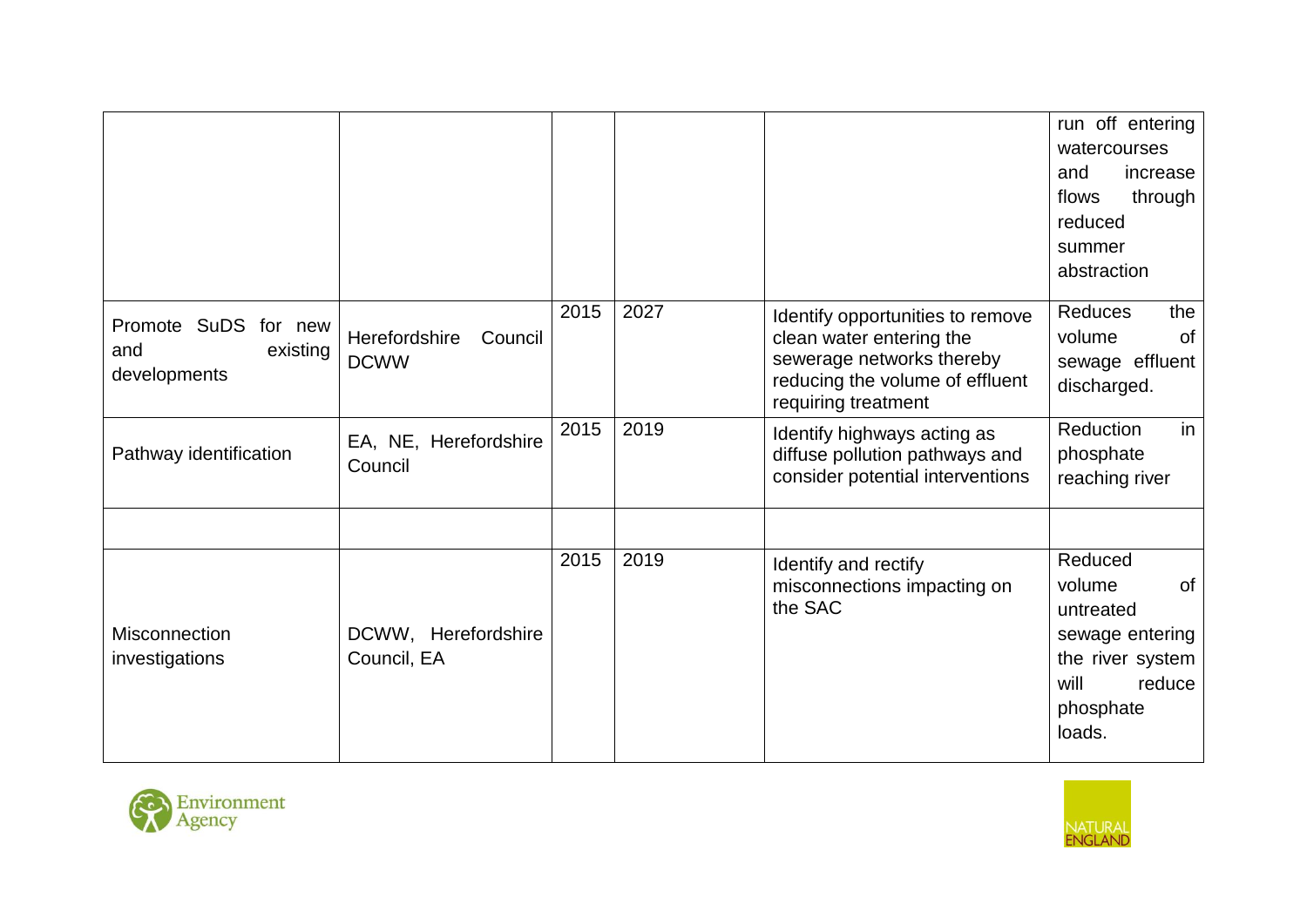|          |                                | 2014 | 2017 | PhD Study into the                | Physical           |       |
|----------|--------------------------------|------|------|-----------------------------------|--------------------|-------|
|          |                                |      |      | effectiveness of soft engineering | interventions      |       |
|          |                                |      |      | options to control run off        | that               | could |
| Research | <b>EA Cranfield University</b> |      |      |                                   | significantly      |       |
|          |                                |      |      |                                   | reduce             | the   |
|          |                                |      |      |                                   | phosphorous        |       |
|          |                                |      |      |                                   | loads in field run |       |
|          |                                |      |      |                                   | off                |       |
|          |                                |      |      |                                   |                    |       |



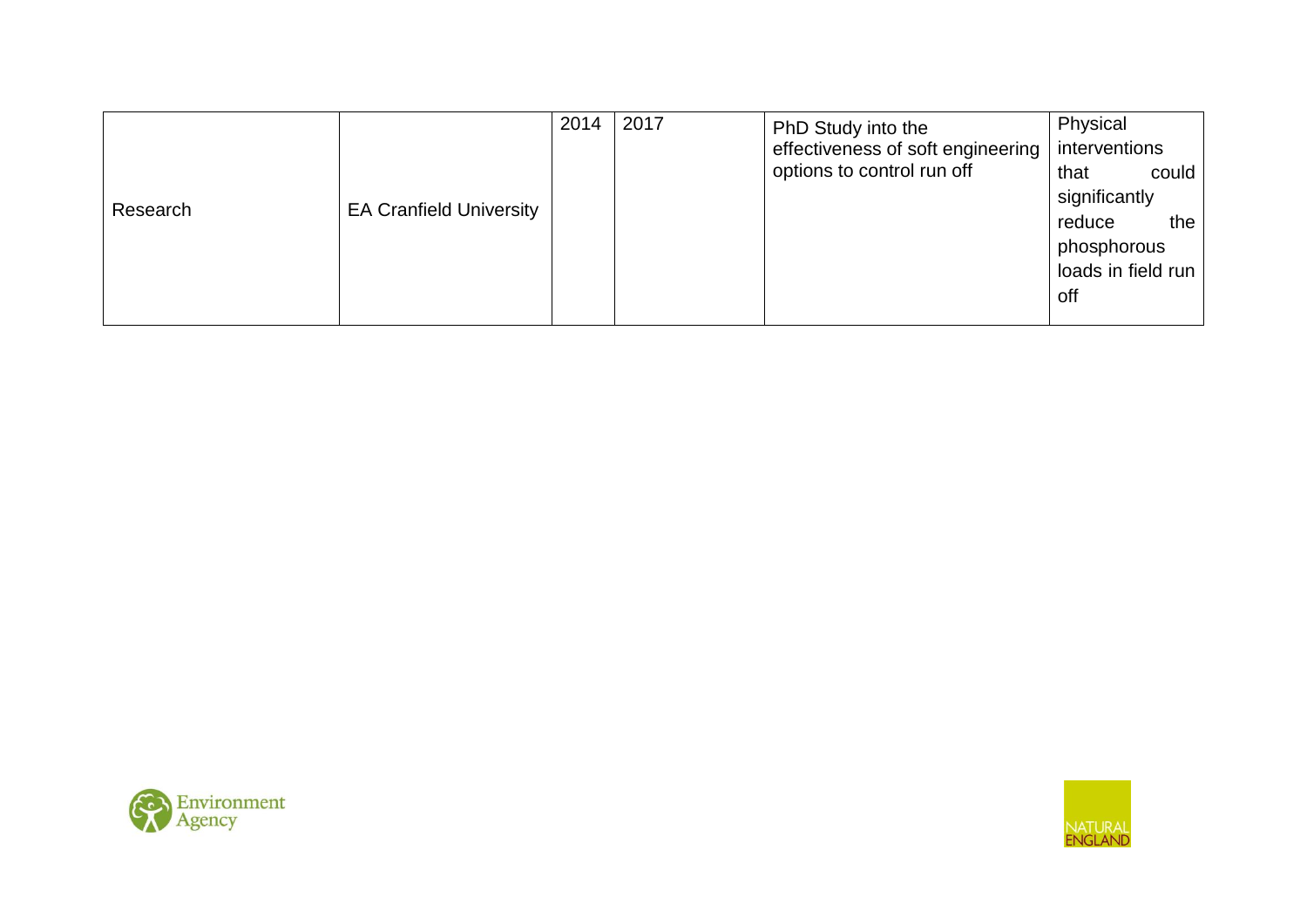#### Glossary

- CABA Catchment Based Approach Partnership hosted by Wye and Usk Foundation and Natural Resources Wales
- CFE Campaign For the Farmed Environment
- CLA Country Land and Business Association
- CSF Catchment Sensitive Farming
- DCWW Dwr Cymru/Welsh Water
- EA Environment Agency
- NE Natural England
- NFU National Farmers Union
- NMP Nutrient Management Plan
- NRW Natural Resources Wales
- SAC Special Area of Conservation
- SuDS Sustainable Drainage Schemes
- WUF Wye and Usk Foundation



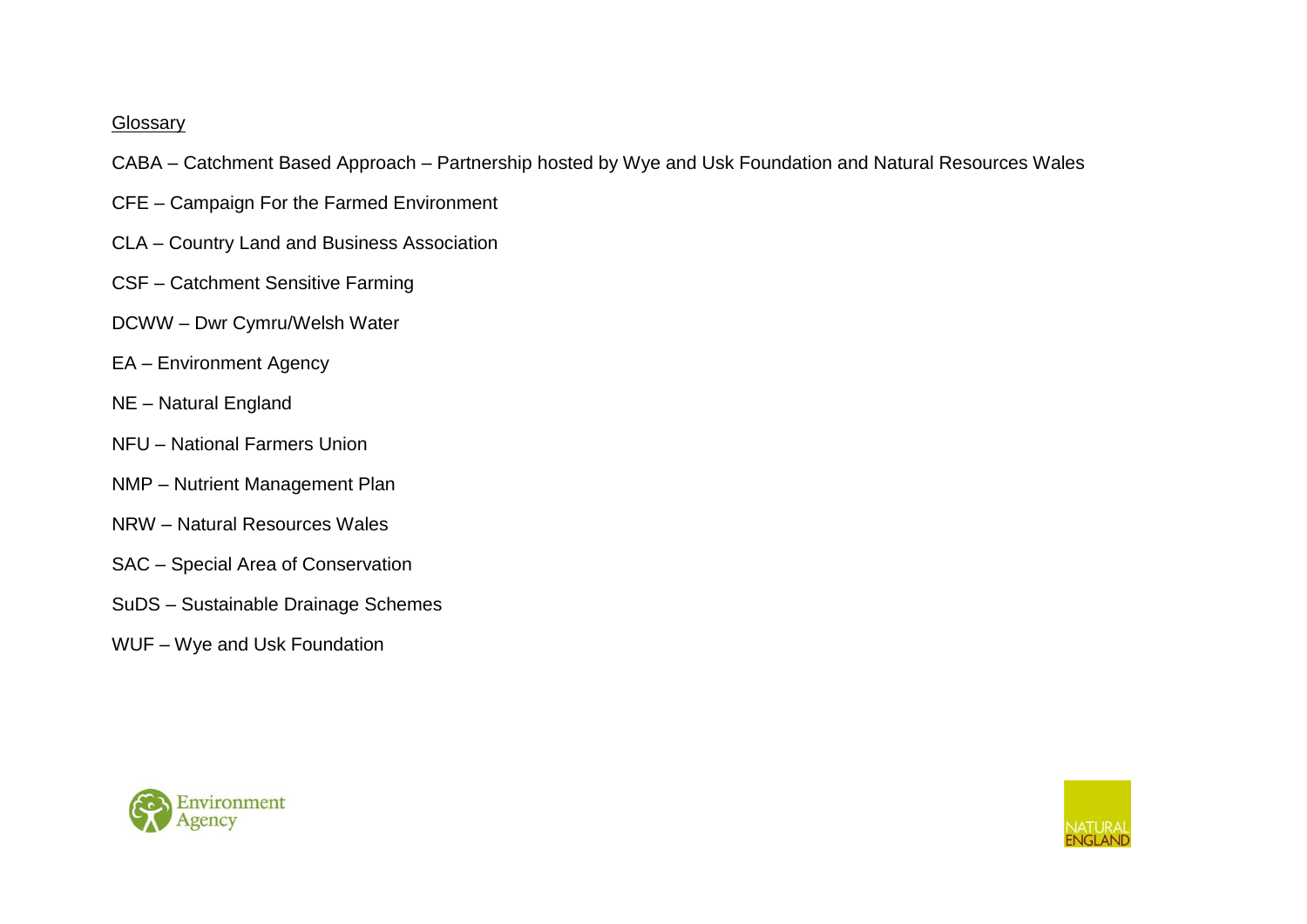# Appendix 1 "Top 5" Farmscoper Measures to reduce phosphate loss

| <b>Farm type: Roots and combinable</b>                               | <b>River Wye</b> | <b>River Lugg</b> |
|----------------------------------------------------------------------|------------------|-------------------|
| Establish cover crops in the autumn                                  | Y                | Υ                 |
| Adopt reduced cultivation system                                     | γ                | v                 |
| Allow field drainage systems to deteriorate                          | Y                | Y                 |
| Use a fertiliser recommendation system                               | v                | Υ                 |
| Incorporate manure into the soil                                     | γ                | Υ                 |
| <b>Farm type: Mixed combinable</b>                                   | <b>River Wye</b> | <b>River Lugg</b> |
| Establish cover crops in the autumn                                  | Y                | Y                 |
| Adopt reduced cultivation system                                     | Υ                | Υ                 |
| Establish riparian buffer strips                                     | Y                | Y                 |
| Store solid manure heaps on an impermeable base and collect          | Υ                |                   |
| effluent                                                             |                  |                   |
| Incorporate manure into the soil                                     | Y                | Y                 |
| <b>Farm type: Upland grazing</b>                                     | <b>River Wye</b> | <b>River Lugg</b> |
| Do not spread FYM to fields at high-risk times                       |                  | Υ                 |
| Capture dirty water in dirty water store                             |                  |                   |
| Use dry cleaning techniques to remove solid waste from yards         | Y                | Ÿ                 |
| prior to cleaning                                                    |                  |                   |
| Establish and maintain artificial wetlands - steadying runoff        | Y                | Y                 |
| Fence off rivers and streams from livestock                          | Υ                | Υ                 |
| <b>Farm type: Lowland grazing</b>                                    |                  |                   |
|                                                                      | <b>River Wye</b> | <b>River Lugg</b> |
| Do not spread FYM at high risk times                                 | Y                | Y                 |
| Avoid spreading manufactured fertiliser to fields at high risk times | v                | Υ                 |
| Fence off rivers and streams from livestock                          | Υ                | Υ                 |